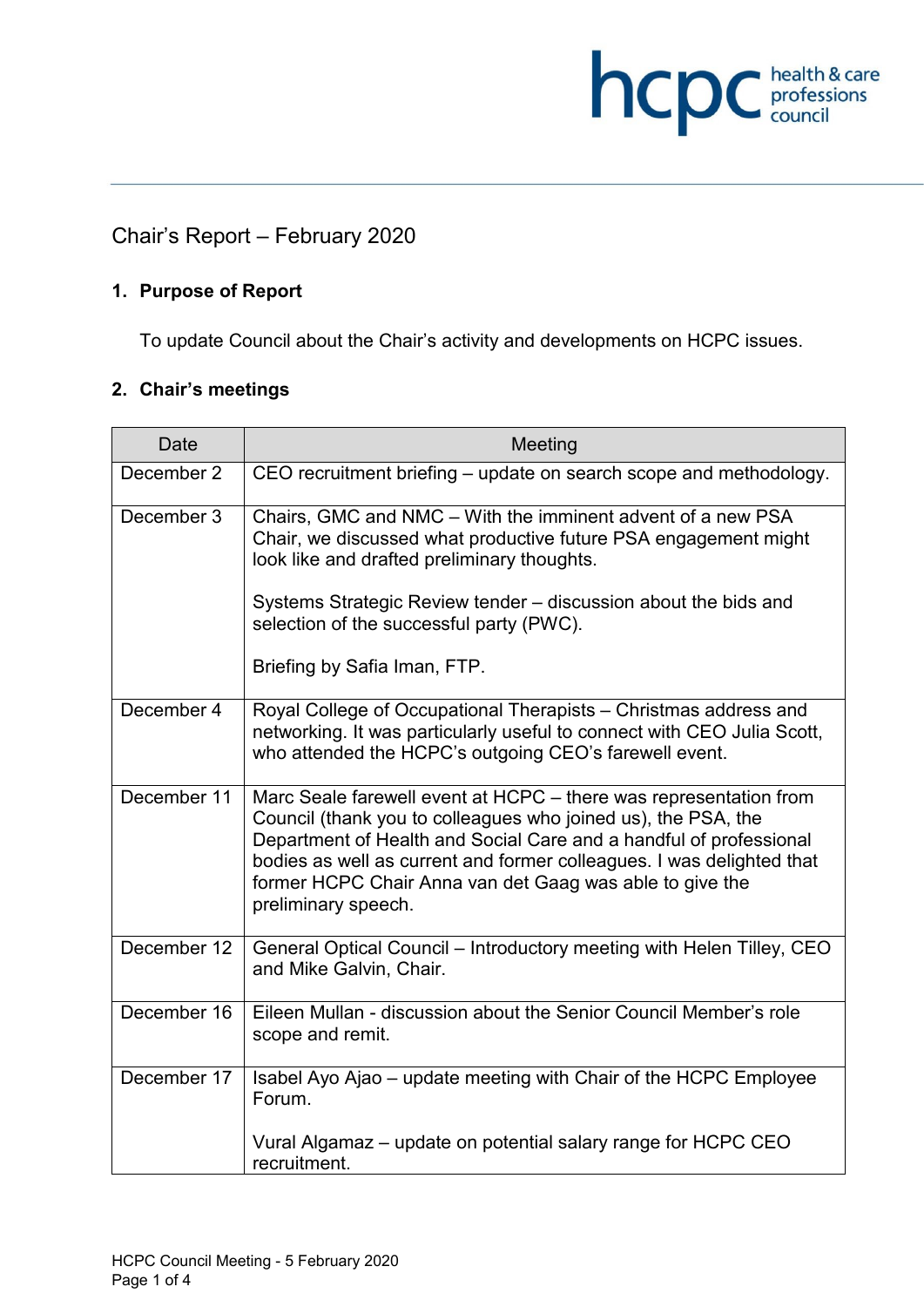| December 19 | Pelham Allen - update on SMT progress on the change plan.                                                                                                                                                                                                  |
|-------------|------------------------------------------------------------------------------------------------------------------------------------------------------------------------------------------------------------------------------------------------------------|
| January 10  | PWC – debrief on initial stage of IT baseline review (attended by John<br>Barwick and Pelham Allen).                                                                                                                                                       |
| January 14  | Anne Owen – discussion about brief for next Council workshop.                                                                                                                                                                                              |
| January 15  | Ekim Consultants – introduction to principals in established recruitment<br>and coaching consultancy (attended by Claire Holt).                                                                                                                            |
|             | Daniel Wise – introduction to recruitment consultant introduced by<br>PSA source.                                                                                                                                                                          |
|             | Chartered Society of Physiotherapists - Karen Middleton – discussion<br>to build on the relationship and update about mutual progress.                                                                                                                     |
| January 17  | Introductory call with Scottish Chief Allied Health Professions Officer<br>- with John Barwick.                                                                                                                                                            |
| January 21  | Change programme implementation - briefing by Pelham Allen and<br>ensuing discussion.                                                                                                                                                                      |
|             | Head of Policy and Standards – briefing on Policy department work<br>streams.                                                                                                                                                                              |
|             | Council of Deans reception - HCPC singled out, with Suzanne<br>Rastrick (Chief England NHS AHP Lead), as honoured guest.                                                                                                                                   |
| January 22  | InsideOut Mental Health Awards chairing – links with HCPC wellbeing<br>agenda.                                                                                                                                                                             |
| January 23  | Kathryn Foreman - update on Remuneration Committee plans.                                                                                                                                                                                                  |
|             | Vural Algamaz, Claire Holt – update and sense check on potential<br>CEO candidates.                                                                                                                                                                        |
| January 24  | FTP Task-and-Finish Group – first meeting to establish group's scope<br>and key issues needing its attention. Attendees: Council members<br>Gavin Scott and Maureen Drake, Tribunal Advisory Chair Marcia<br>Saunders; Executive team led by John Barwick. |
| January 27  | Unison – with John Barwick, discussion to agree format for our<br>addressing Unison Health Conference, Brighton, in April.                                                                                                                                 |
|             | Eileen Mullan – built on initial discussion to develop our priorities, plan<br>and aims for the year.                                                                                                                                                      |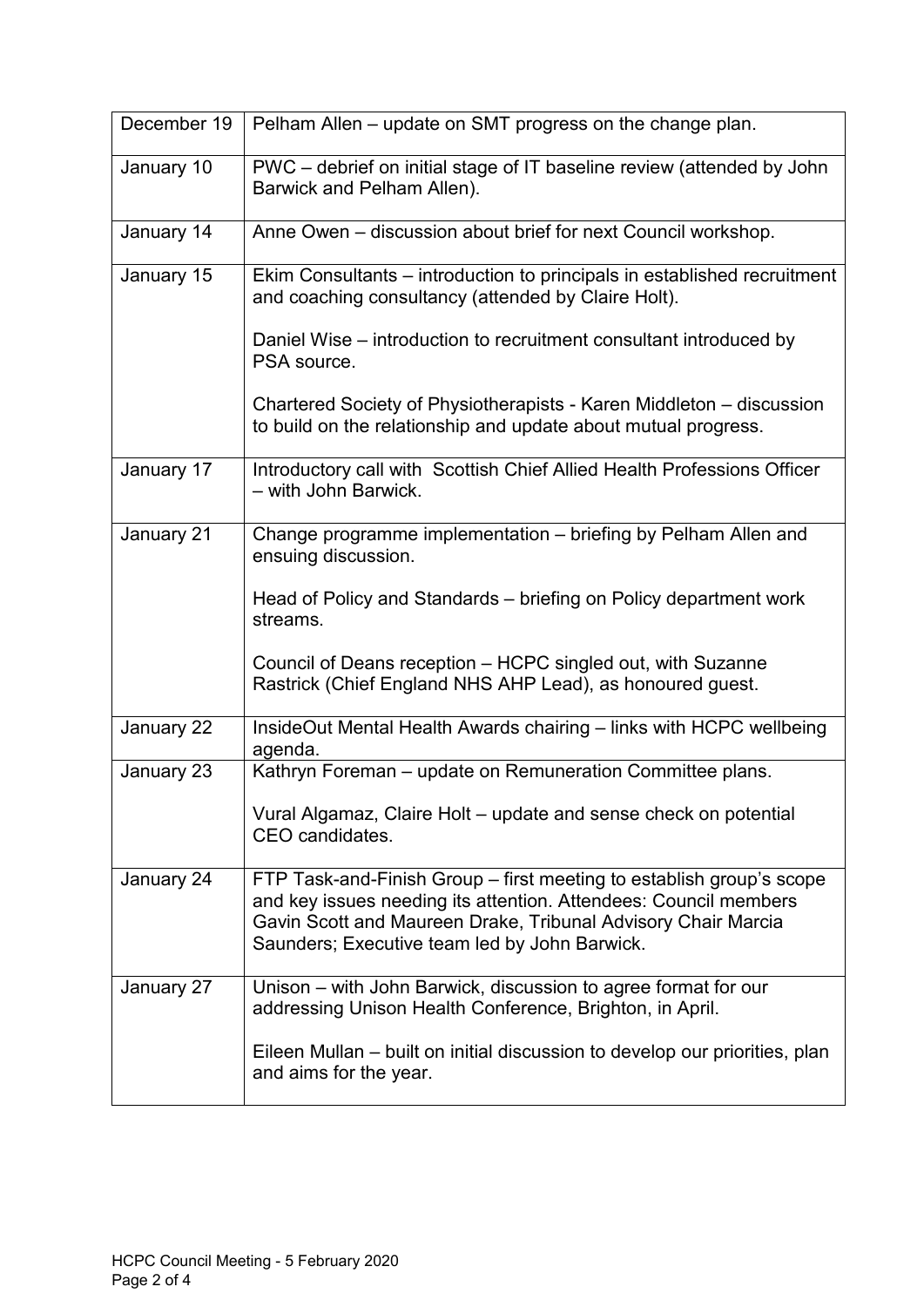## **3. Strategy and Policy**

A follow up to Council's initial workshop has been planned for 9 March. It will cover:

- Crystallising the new mission
- Agreeing the process for arriving at a new strategy
- How Council works together
- How the Executive and Council work together

## **3.1.Change Plan**

A draft corporate plan has been prepared for discussion by Council. it carefully prioritises the mission-critical activities on which the Senior Management Team (SMT) will focus from now to July.

## **3.2.Proposed fee increase**

A plan has been prepared whose aim is to get a revised proposed fee increase laid before Parliament in April. This revised proposal will be considered by Council at its 25 March meeting.

#### **3.3.IT**

The initial by-product of the baseline IT systems strategy review is the opportunity to reformulate deliverables for the final six-month period of the Registration Transformation and Improvement project work to achieve optimal outputs. The strategically important independent recommendations on HCPC's future approach are still under consideration.

It will need to address (inter alia):

- What are the system and platform options and what are the investment steps and strategies to realise them;
- How will the proposed approach deliver data-driven management information and intelligence in a joined-up way;
- What is HCPC's capability and capacity to manage a vendor or partnership;
- Where is the evidence to support recommendations on a possible partner.